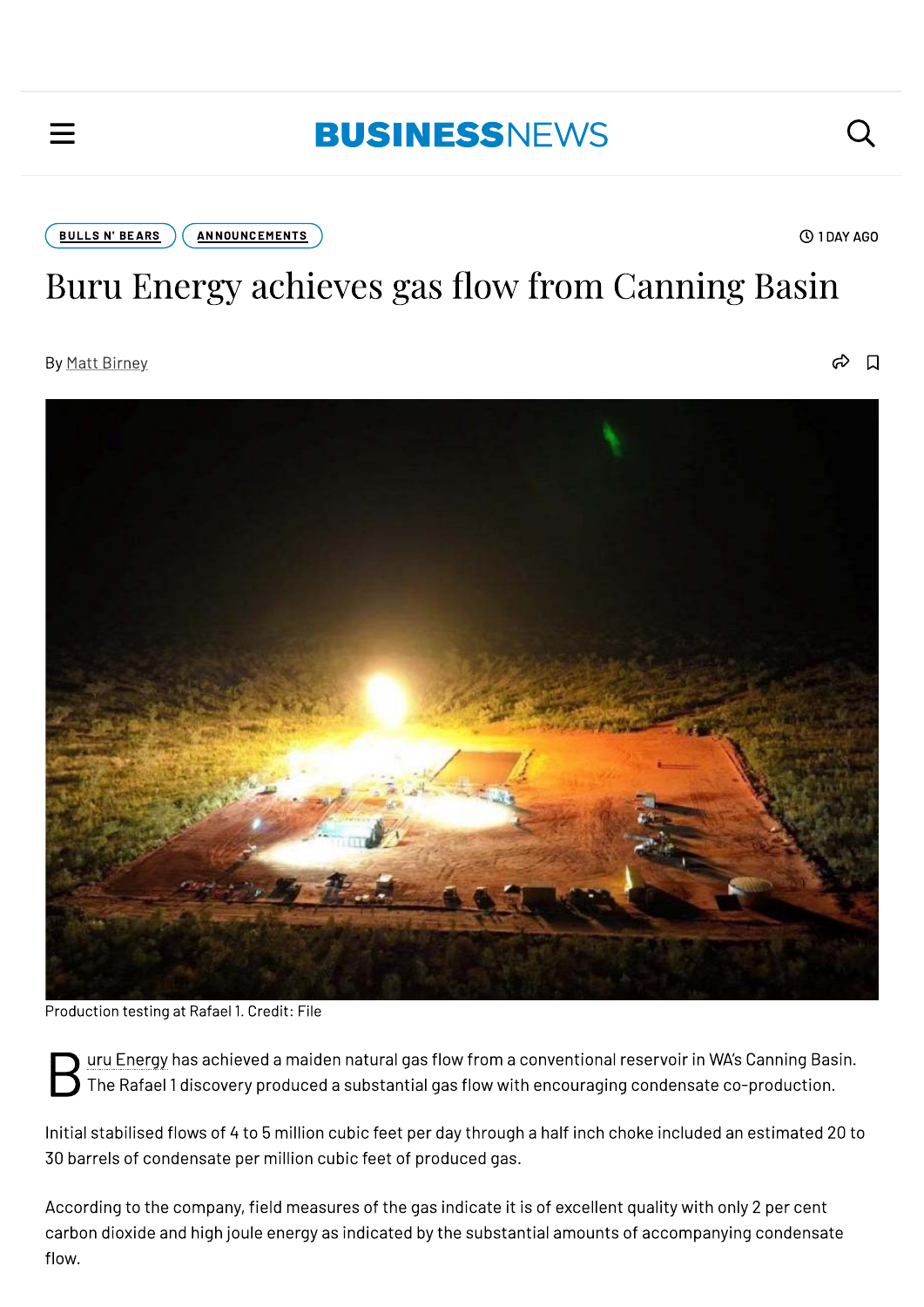Bottom hole pressures have been confirmed in excess of 6,000 pounds per square inch and wellhead flowing pressure of 970 pounds per square inch bodes well for the future production capability of the reservoir.

The tests have been made on the open hole section of the Rafael 1 well below bottom hole casing depth of 3,868 metres. The total depth of the well is 4,141m leaving an open-hole section of 273m open to the current test.

Whilst further testing and laboratory analysis are required to substantiate field observations, the results so far are encouraging.

Interestingly, the most exciting part of the drilled hole remains behind casing and is awaiting upcoming testing. The section of hole from 3,785m encountered conventional dolomite reservoir with gas influxes over a total gross interval of 165m leaving the upper 85m behind casing yet to be tested. Early wireline log interpretations indicated the section was at least 50 per cent net dolomite reservoir leaving 42.5 net metres of reservoir left to be tested. Buru Energy has previously reported it expects the gross gas column to be thicker than the reservoir section encountered in the well indicating the potential for a significant gas resource in this field.

The Ensign 963 rig was released from Rafael 1 on 2 December 2021, however weather conditions and then Western Australia border restrictions due to Covid prevented personnel and equipment from entering the state to run the current testing until mid-February this year.

While testing was able to commence on 25 February it was necessary to suspend testing operations until Cyclone Anika passed through as it was necessary to evacuate crew out of the field before the storm arrived. The planned testing, the company said, will resume when safe to do so. Longer flow periods are scheduled along with more detail on the separation of gas, liquified petroleum gas and condensate from the well flow.

Buru's Executive Chairman, Eric Streitberg said: "This is the first sustained gas flow from conventional reservoirs in the Canning Basin and has demonstrated the producibility of the gas and condensate accumulation in place at Rafael. We now need to obtain the additional flow data and gas analyses from this test and integrate these into our reservoir models."

"We also need to plan for testing of the other zones in the well including the upper part of the Ungani Dolomite zone where the gas influx occurred during the drilling of the well, and the Upper Laurel Carbonate section, both of which are behind casina."

"We are also on track to have an independent resource estimate completed for the Ungani Dolomite section in three to four weeks' time and this will help to guide our forward plans for appraisal of the accumulation."

The Rafael 1 well is located in northwest Western Australia about 150 kilometres east of Broome. Buru Energy and Origin Energy each have a 50 per cent equity interest in the well.

Buru Energy already produces oil from the Ungani oil field in the Canning Basin exporting its production through the port of Wyndham. Currently there are no gas export pipelines available for future production from the Rafael Field.

One nearby option for the gas is the Broome power station. Commissioned as part of the West Kimberly Power Project, that includes Derby, Halls Creek, Fitzroy Crossing and Looma power stations.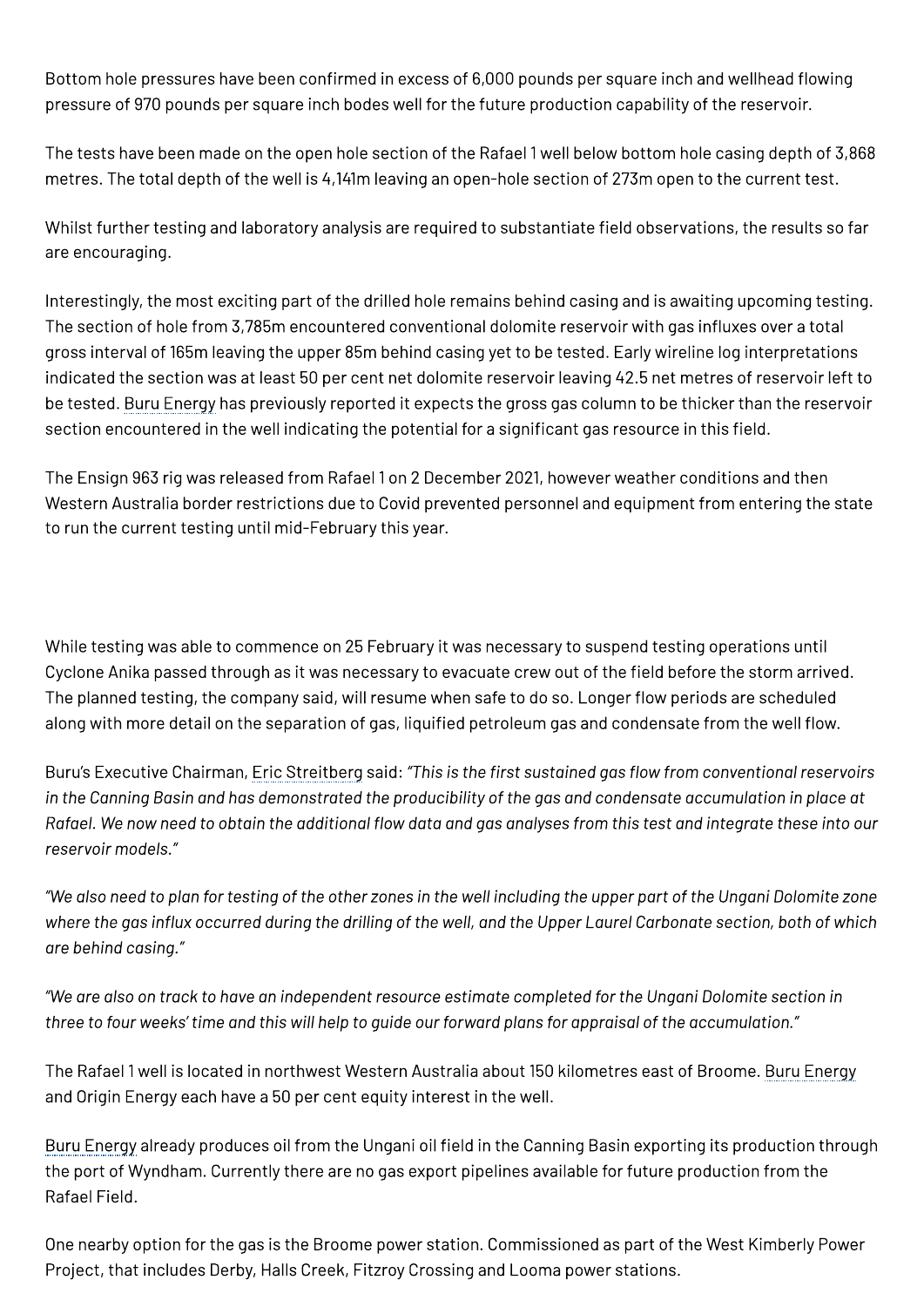With increasing anxiety over gas supplies in Europe and the east coast of Australia ever hungry for more gas, any new production is likely to turn a few heads.

Is your ASX-listed company doing something interesting? Contact: matt.birney@businessnews.com.au

#### Return to Bulls N Bears for more public company news

### **Related Data & Insights**

| <b>Buru Energy</b><br>Closing price for the last 90 trading days<br>$0.3\,$<br>0.25<br>$0.2\,$<br>0.15<br>Jan '22<br>Feb '22<br>Mar '22<br>- Closing Price (\$)<br>View Full Chart<br>ゝ<br>Powered by Morningstar® | Share price | Revenue |
|--------------------------------------------------------------------------------------------------------------------------------------------------------------------------------------------------------------------|-------------|---------|
|                                                                                                                                                                                                                    |             |         |
|                                                                                                                                                                                                                    |             |         |
|                                                                                                                                                                                                                    |             |         |
|                                                                                                                                                                                                                    |             |         |
|                                                                                                                                                                                                                    |             |         |
|                                                                                                                                                                                                                    |             |         |
|                                                                                                                                                                                                                    |             |         |
|                                                                                                                                                                                                                    |             |         |
|                                                                                                                                                                                                                    |             |         |
|                                                                                                                                                                                                                    |             |         |
|                                                                                                                                                                                                                    |             |         |
|                                                                                                                                                                                                                    |             |         |
|                                                                                                                                                                                                                    |             |         |
|                                                                                                                                                                                                                    |             |         |
|                                                                                                                                                                                                                    |             |         |
|                                                                                                                                                                                                                    |             |         |
|                                                                                                                                                                                                                    |             |         |
|                                                                                                                                                                                                                    |             |         |
|                                                                                                                                                                                                                    |             |         |
|                                                                                                                                                                                                                    |             |         |

Public Companies - Resources WA list sponsored by



## Data & Insights

#### **Mentioned Organisations**

**Buru Energy** Business News 30, Oil and Gas Companies and Public Companies - Resources WA

#### **Mentioned People**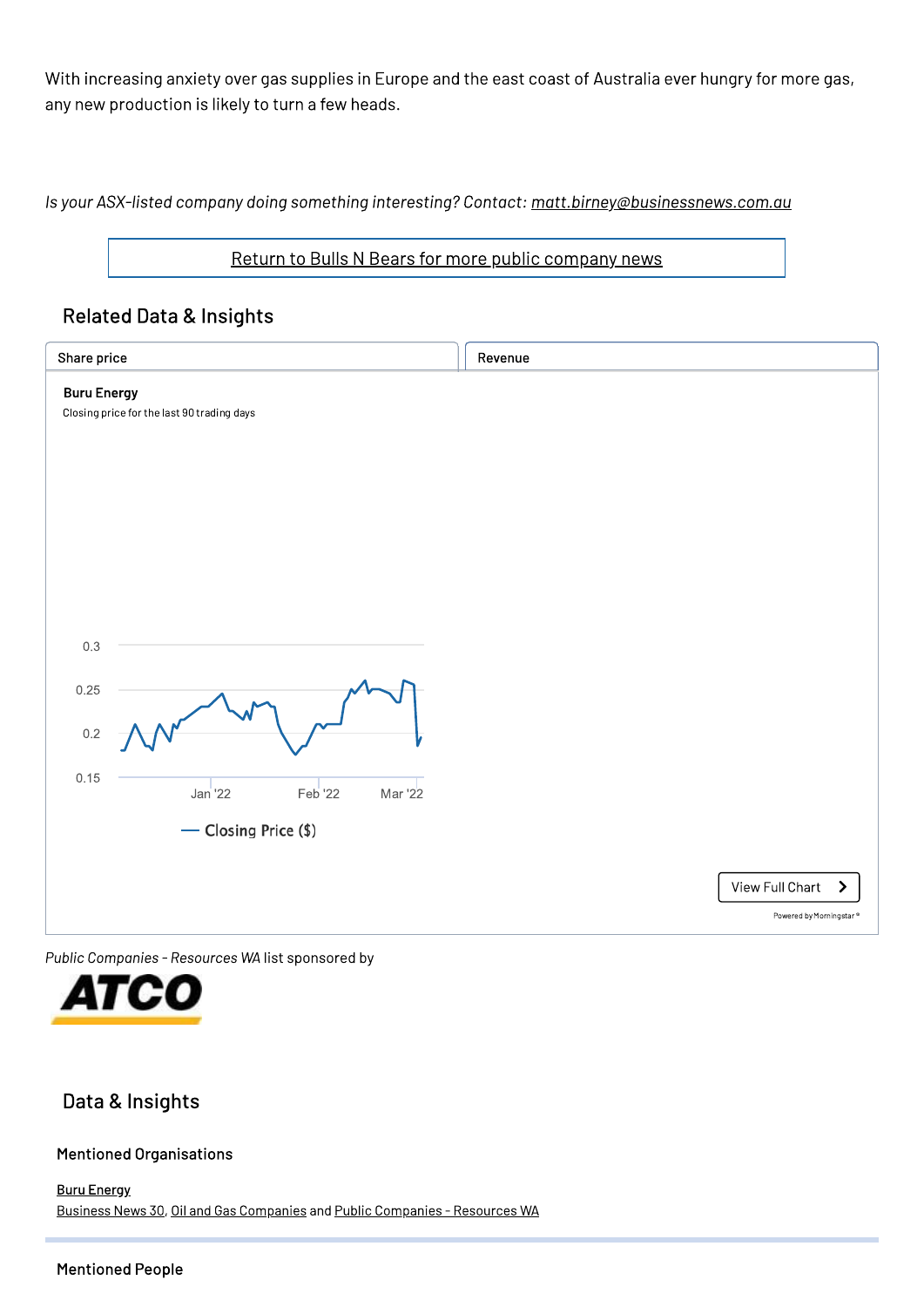## **Related Articles**



07 Feb 2022

Buru ships more oil as testing crew quarantines



29 Dec 2021

Buru passes below 1000m at Ungani horizontal oil well



20 Dec 2021

Buru spuds another Canning Basin Ungani oil well



13 Dec 2021

Extra zones, horizontal well makes for busy Buru New Year



23 Nov 2021

Buru up on news of Rafael 1 production testing



17 Nov 2021

Buru reaches end of Rafael 1 well drilling

STANDING BY BUSINESS, TRUSTED BY BUSINESS.

**Subscription Options**